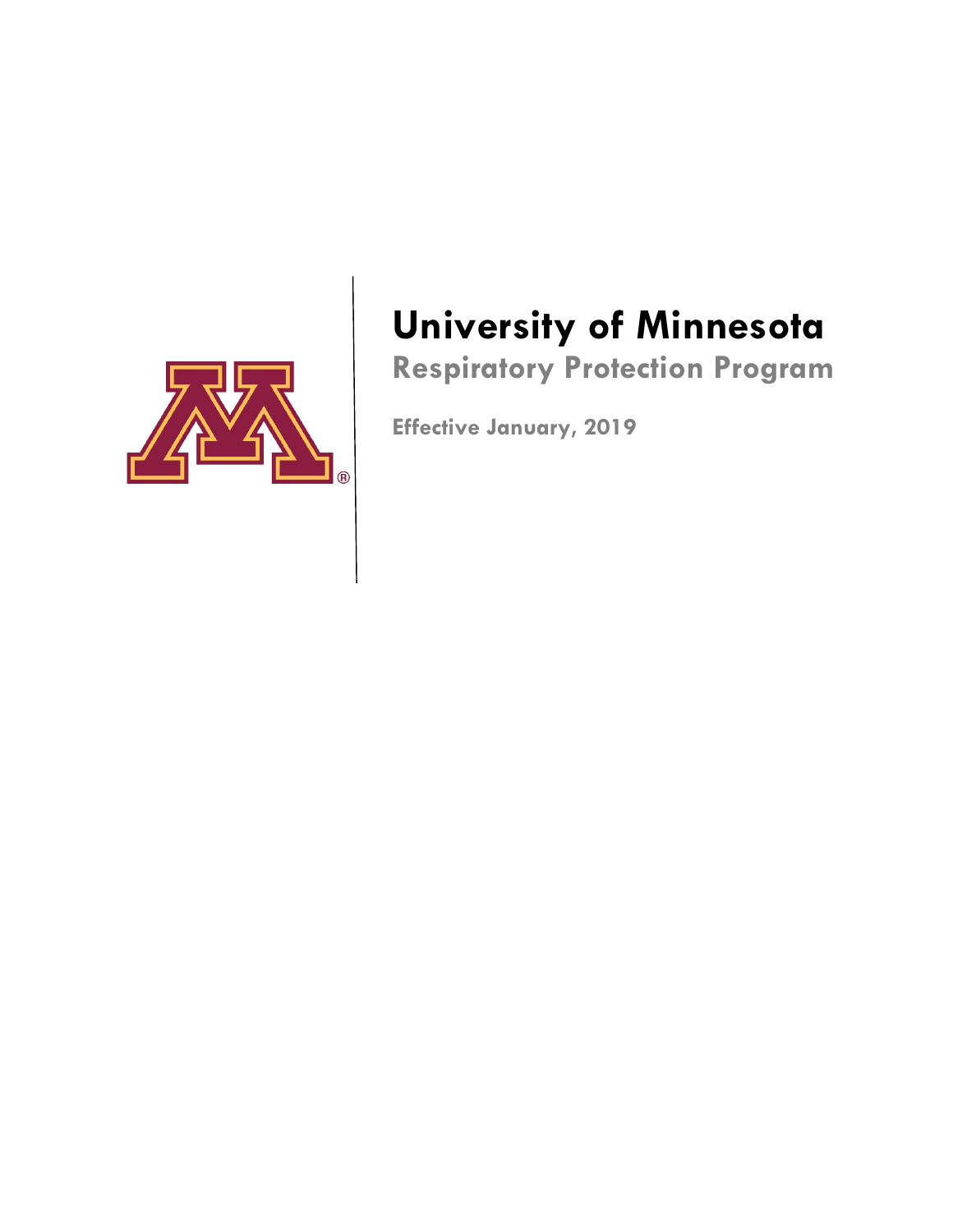#### **University of Minnesota Respiratory Protection Program**

#### **PURPOSE**

The purpose of this program is to ensure the health and well-being of University community members who may be exposed to respiratory hazards. The primary method of preventing hazardous respiratory exposures is through the use of accepted engineering methods, such as elimination of the hazardous substance or isolation of hazards. However, when engineering controls are not feasible, or when they fail to reduce the level of contamination in the air to acceptable levels, respirators will be provided and required to be worn by employees.

In some cases respirators may also be worn voluntarily, even when no hazard exists.

#### **SCOPE AND APPLICATION**

This program applies to all mandatory respirator usage regardless of frequency or duration of use. This program applies to all U of M community members and operations. This includes employees, visitors, and students.

Individual departments/locations which choose to implement and administer their own sitespecific respiratory protection program may do so as long as the program is at least as protective as this program.

**This program does not apply to the** *voluntary* **use of a filtering face-piece respirator, such as an "N-95," when respiratory usage is not required[1.](#page-1-0)**

#### **DEFINITIONS**

**"Mandatory use"** means the use of a respirator is required as a condition of employment. The use of respirators is mandatory when any of the following conditions are present:

- When there is objective evidence that an employee's exposure to a respiratory hazard approaches, equals, or exceeds an established limit, such as an OSHA Permissible Exposure Limit (PEL), or an ACGIH Threshold Limit Value (TLV);
- When the Respiratory Protection Program (RPP) administrator, a Physician or Licensed Health Care professional (PLHCP) or other qualified safety professional determines based on objective evidence that there is a significant respiratory risk, regardless of exposure levels;

<span id="page-1-0"></span> $1$  1910.1349(c)(2)(ii) …Exception: Employers are not required to include in a written respiratory protection program those employees whose only use of respirators involves the voluntary use of filtering facepieces (dust masks).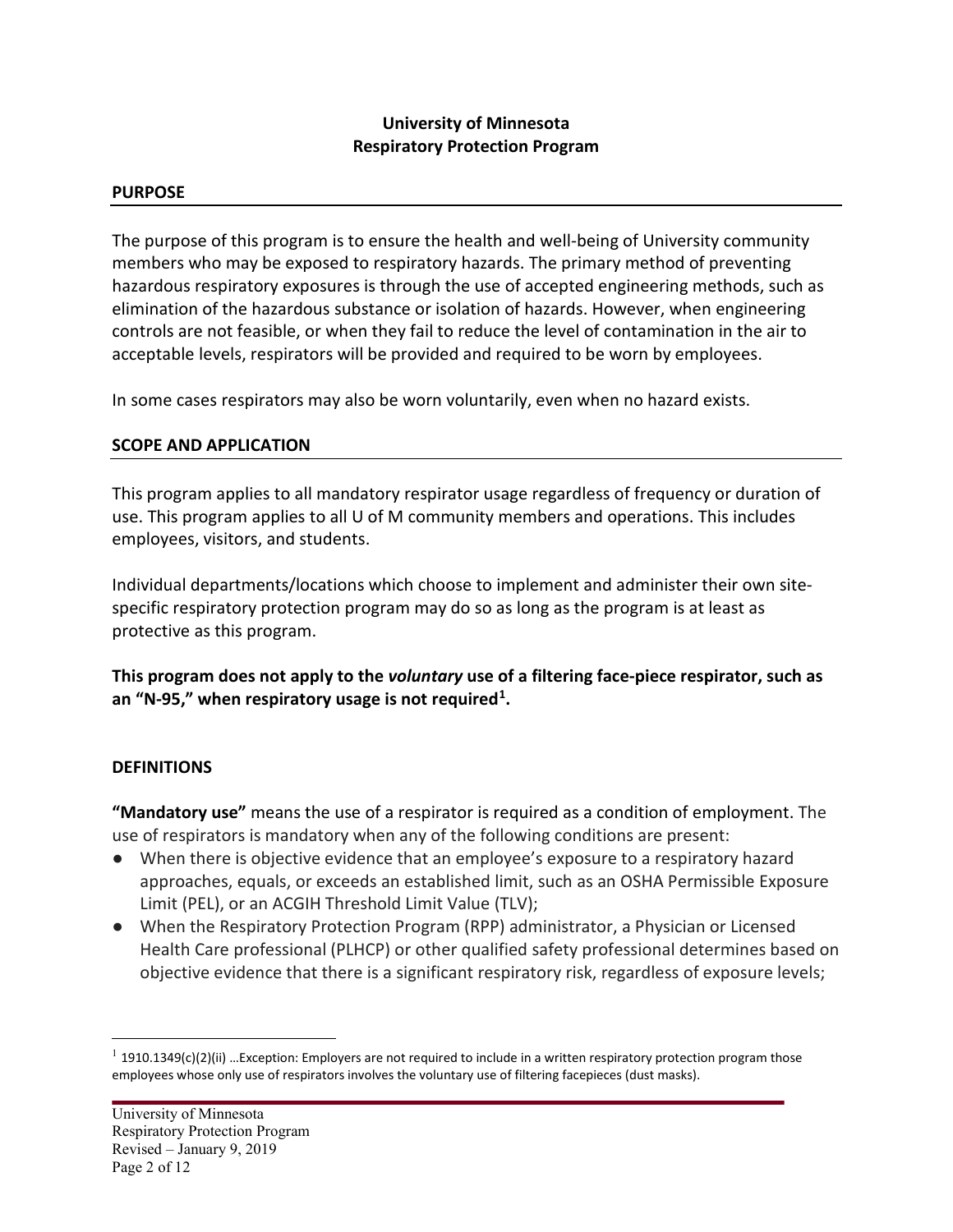- When University Health and Safety or supervisory/managerial personnel, such as a Principal Investigator (PI), choose to require the use of respiratory protection, even when hazards do not approach or exceed applicable limits;
- When an individual chemical label or Safety Data Sheet *specifically* indicates that use of respiratory protection is required, necessary, or mandatory; and
- When a Standard Operating Procedure (SOP), safety posting, or other such internal, written document indicates that use is required.

**Physician or Licensed Health Care Professional (PLHCP)** means an individual whose legally permitted scope of practice (i.e., license, registration, or certification) allows him or her to independently provide, or be delegated the responsibility to provide, some or all of the health care services required by this program.

**Respirator** means a protective device worn over the mouth and nose or the entire face to prevent the inhalation of dust, smoke, or other noxious substances. By definition, a respirator is certified by the National Institutes of Occupational Health and Safety (NIOSH) or other certifying body. A filtering facepiece respirator, often called a dust mask or "N-95," is a respirator.

**Voluntary use** means that the use of a respirator is not required as a condition of employment. A person who chooses to use a respirator voluntarily (for example, to provide personal comfort or additional protection) is still covered by certain sections of this program.

#### **RESPONSIBILITIES**

#### **Supervisors and Principal Investigators**

- Identifying U of M community members and their jobs or tasks which may require respiratory protection and coordinating with University Health and Safety (UHS).
- Complying with all aspects of this respiratory protection program.
- Supervising U of M community members to ensure that the Respiratory Protection Program procedures are being followed, including medical evaluations, fit testing, training and proper respirator use.
- Purchasing and providing appropriate respirators, cartridges and filters suitable for mitigating the hazards.
- Enforcing the proper use of respirators.
- Ensuring that respirators are properly cleaned, maintained, and stored.
- Ensuring that respirator users receive appropriate training, medical evaluation, and fit testing per this program.
- Identifying changes in jobs or tasks which may require re-evaluation of respirator use and notifying the Respiratory Protection Program Administrator at UHS.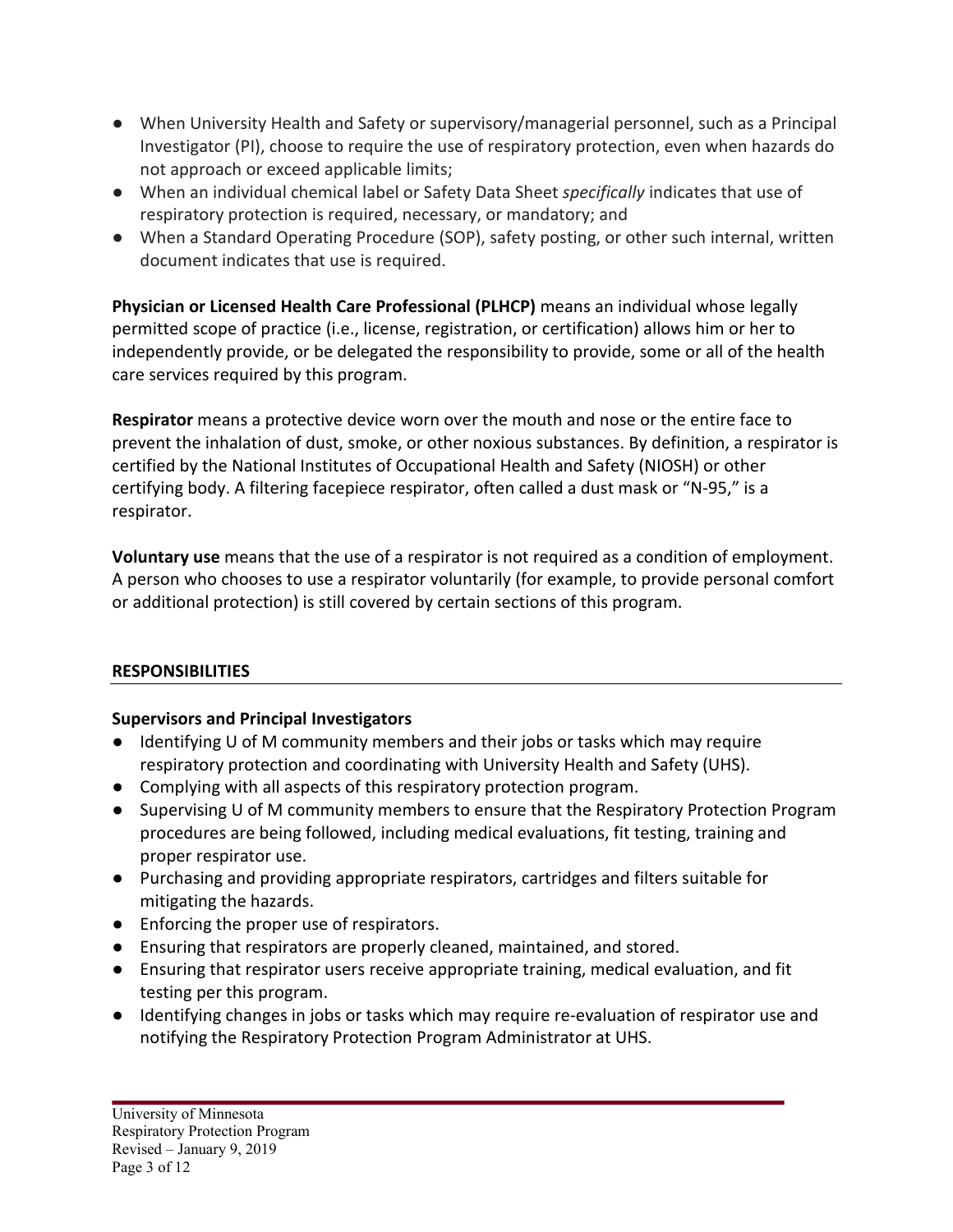● Maintaining, storing, and monthly inspection of emergency use respirators as required so that they are readily accessible and operational when needed.

## **University Health and Safety (UHS) Staff[2](#page-3-0)**

- Reviewing and updating the written Respiratory Protection Program to ensure its overall effectiveness.
- Coordinating medical evaluation and fit testing services for respirator users.
- Maintaining records on medical clearances, fit testing, and online respirator training.
- Administering the University's online medical evaluation system.
- Evaluating respiratory hazards in the work areas and generating reports detailing findings and recommendations.
- When necessary, specifying the appropriate type of respirator to be worn, and assisting in calculating useful life.
- Providing training to all who require it.
- Conducting or assisting with fit testing for respirator users.
- Conducting periodic monitoring to assess concentrations of airborne contaminants.
- Conducting periodic inspections of respirator storage and use, and ensuring that these inspections are properly documented.
- Transmitting monitoring and inspection results to Supervisors, Principal Investigators, and OHS.

## **Respirator User**

- Using the respirator in accordance with the manufacturer's instructions and the training received.
- Storing, cleaning, maintaining, and guarding against damage to the respirator.
- Inspecting the respirator before each use.
- Reporting any malfunction of the respirator to his/her supervisor.
- Promptly reporting to his/her supervisor or the Respiratory Protection Program Administrator any symptoms of illness that may be related to respirator usage or exposure to hazardous atmospheres.
- Informing the supervisor or Respiratory Protection Program Administrator of operation changes or health status changes that could affect the safe use of the equipment.
- Participating in all required training, medical evaluations, fit testing, and other program activities.

## **Occupational Health Physician or Other Licensed Health Care Professional (PLHCP)**

- Performing initial and periodic medical evaluations and any necessary follow-up examinations of respirator users to determine their ability to wear a respirator.
- Providing a written evaluation of the respirator user's ability to use a respirator to the Respiratory Protection Program Administrator.

<span id="page-3-0"></span> $2$  UHS Staff includes Safety Specialists, Industrial Hygienists, Occupational Health Program Specialists and other safety professionals.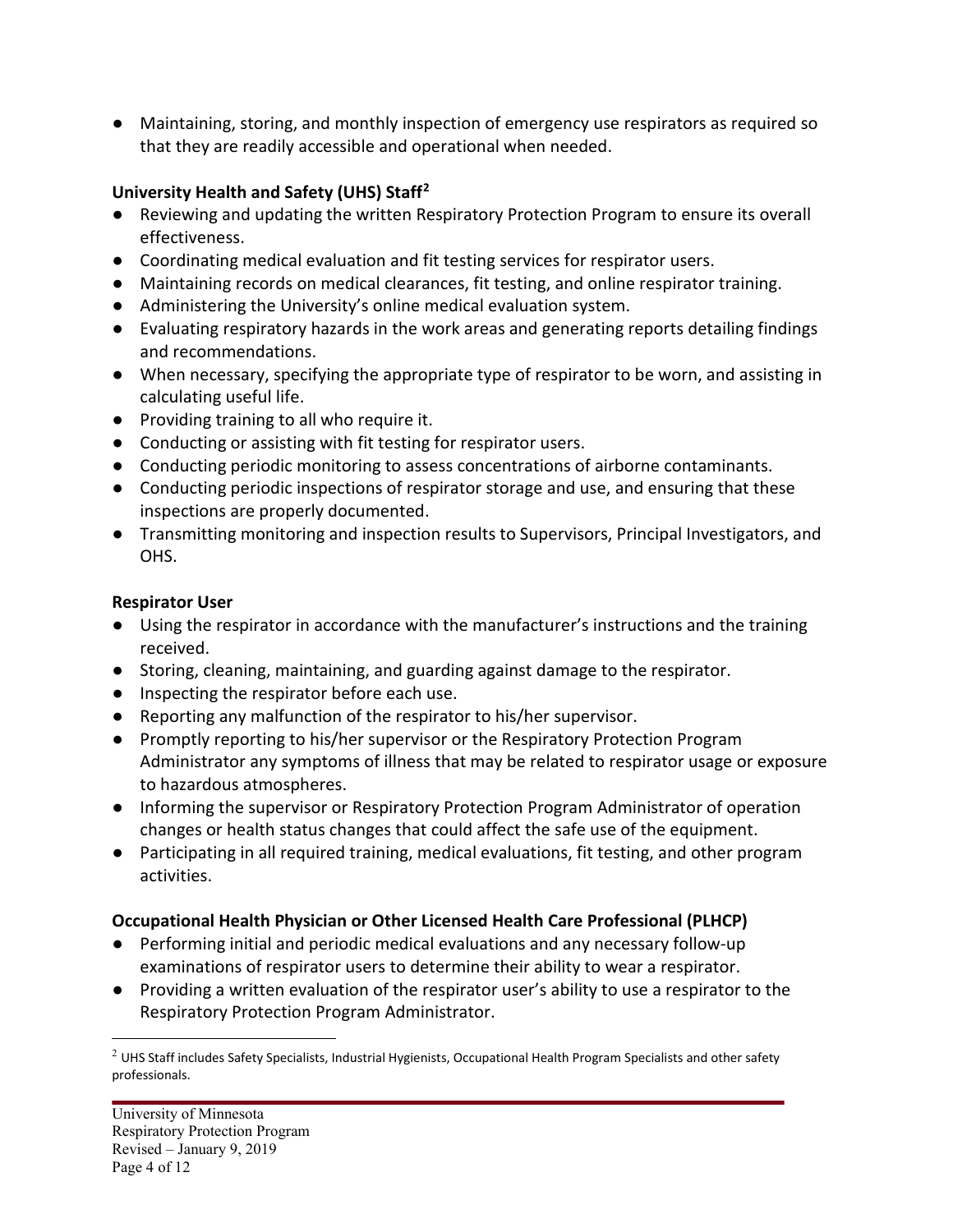● Maintaining records of medical evaluations.

#### **PROGRAM COMPONENTS**

- 1. **Hazard evaluation and respirator selection.** To the extent feasible, respiratory hazards will be identified and evaluated to determine when/if respiratory protection may be appropriate. If so, the proper respirator, cartridges and filters will be selected based on the hazard. Respirator use will be classified as mandatory or voluntary.
- 2. **Medical evaluation and approval.** With the exception of voluntary users of filtering facepieces, all respirator users will be medically evaluated to ensure they are medically qualified to use the respirator.
- 3. **Fit testing.** Employees who are required to wear a tight fitting respirator will be fit tested prior to their time of assignment to a job/area/task requiring respirator use, and at least annually thereafter.
- 4. **Use of respirators.** Procedures for the safe and proper use of respirators will be established.
- 5. **Storage, maintenance, care and repair of respirators.** Respirators will be properly cared for, stored, and maintained so as to ensure their protective value is not compromised.
- 6. **Breathing air quality and use.** Persons who use supplied air respirators, including SCBAs, will be provided with safe breathing air.
- 7. **Training and communication.** All respirator users will be adequately trained on the hazards that they may be exposed to as well as the safe, proper use of the respirator they will wear.

#### **PROGRAM ELEMENTS**

#### **1. Exposure monitoring and respirator selection**

To the extent feasible, the University will evaluate and document employees' exposures to respiratory hazards. U of M community members who identify substances, processes, or equipment that may present a respiratory hazard are to contact University Health and Safety to request a workplace exposure assessment. Selection of a respirator for a specific operation and/or contaminants shall be made by University Health and Safety staff in consultation with occupational health experts, industrial hygienists, and users as appropriate.

All use of respiratory protection will be designated as either mandatory or voluntary by University Health and Safety or by supervisors/PIs. However, final determination of the status of respirator use (i.e., voluntary or mandatory) will be at the discretion of University Health and Safety.

When available, air purifying respirators worn for protection against gases or vapors must be equipped with an End of Service Life Indicator (ESLI) certified by NIOSH for contaminant at hand. If there is no ESLI for the contaminants encountered, then a written change schedule,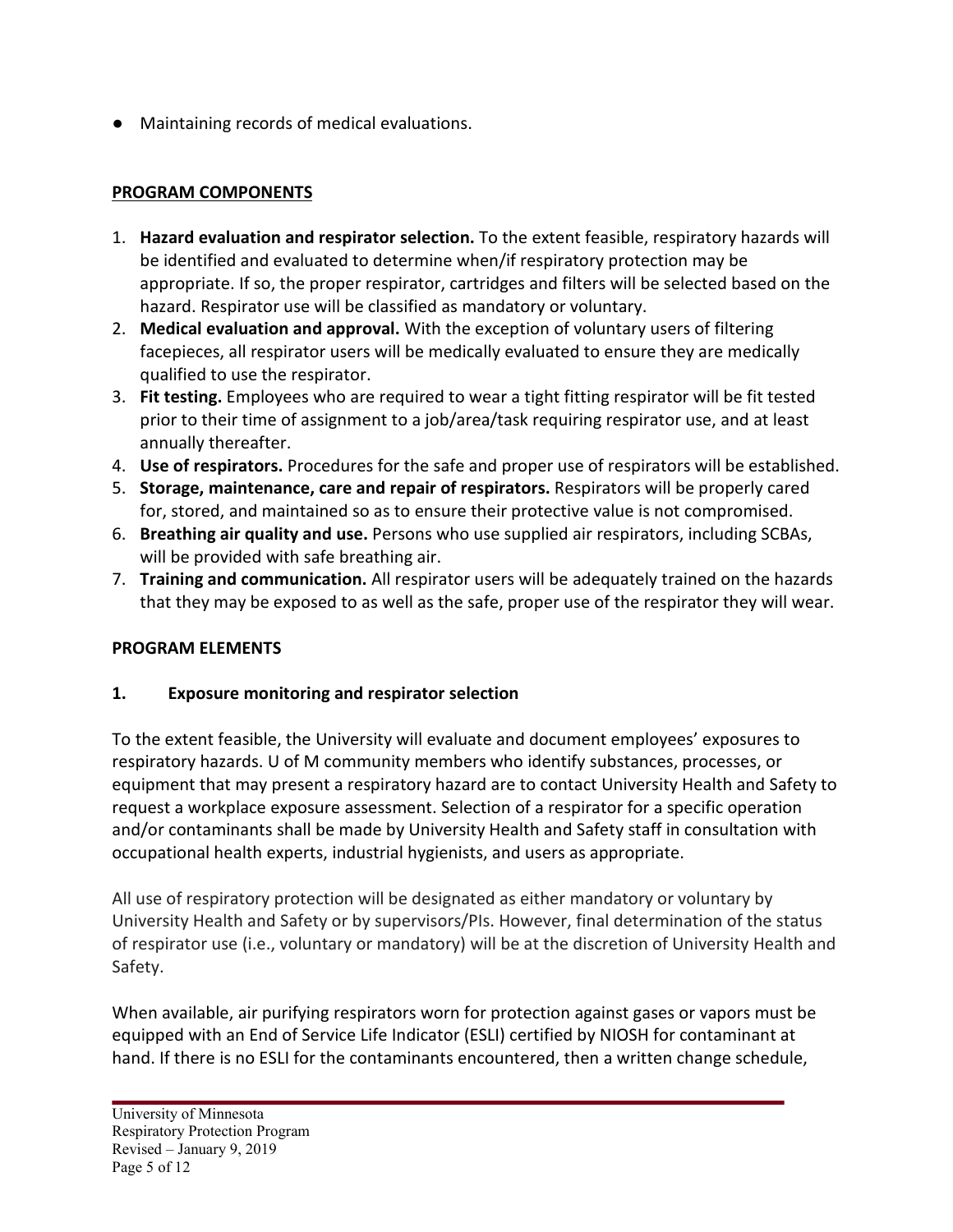based on objective written exposure data will be developed, to ensure that respirators are not worn beyond their useful service life. It shall be the responsibility of supervisors/PIs to determine cartridge change-out schedules in consultation with University Health and Safety.

Employees who are required to wear any type of respirator will have respirators provided to them at no cost. Voluntary N95 tight fitting facepiece respirators will also be provided upon request.

## **2. Medical evaluation and approval**

With the exception of voluntary users of filtering facepieces, the University requires all respirator users to be medically evaluated to ensure their medical fitness to safely use a respirator. Medical evaluation and approval must be obtained prior to allowing the respirator to be worn, and prior to any required fit testing. Periodic follow-up medical evaluations may also be required.

Employees requiring a medical evaluation are required to complete an online medical questionnaire available through University Health and Safety.

In addition to the initial medical evaluation and follow-up to initial evaluation, periodic reevaluation will be provided if/when:

- An employee reports signs or symptoms that are related to ability to wear a respirator.
- A PLHCP, supervisor/PI, program administrator, or other suitably qualified and authorized person believes an employee needs to be re-evaluated.
- A change in workplace conditions (e.g., physical work load, temperature, humidity, protective clothing, etc.) that may result in a substantial increase in physiological burden.

The PLHCP will issue a written recommendation regarding the employee's ability to safely use a respirator. The recommendation will provide *only* the following information:

- Any limitations on respirator use related to the medical condition of the employee, or related to workplace conditions in which the respirator will be used, including whether or not the employee is medically able to use the respirator.
- The need, if any, for periodic re-screening (annually, bi-annually, etc.)
- A statement that the PLHCP has provided the employee with a copy of the PLHCP's written recommendation.

If the employee is required or permitted to wear a negative pressure respirator and the PLHCP observes a medical condition which precludes the employee from wearing a negative pressure respirator, then the U of M will provide to the employee (at no cost) a Powered Air Purifying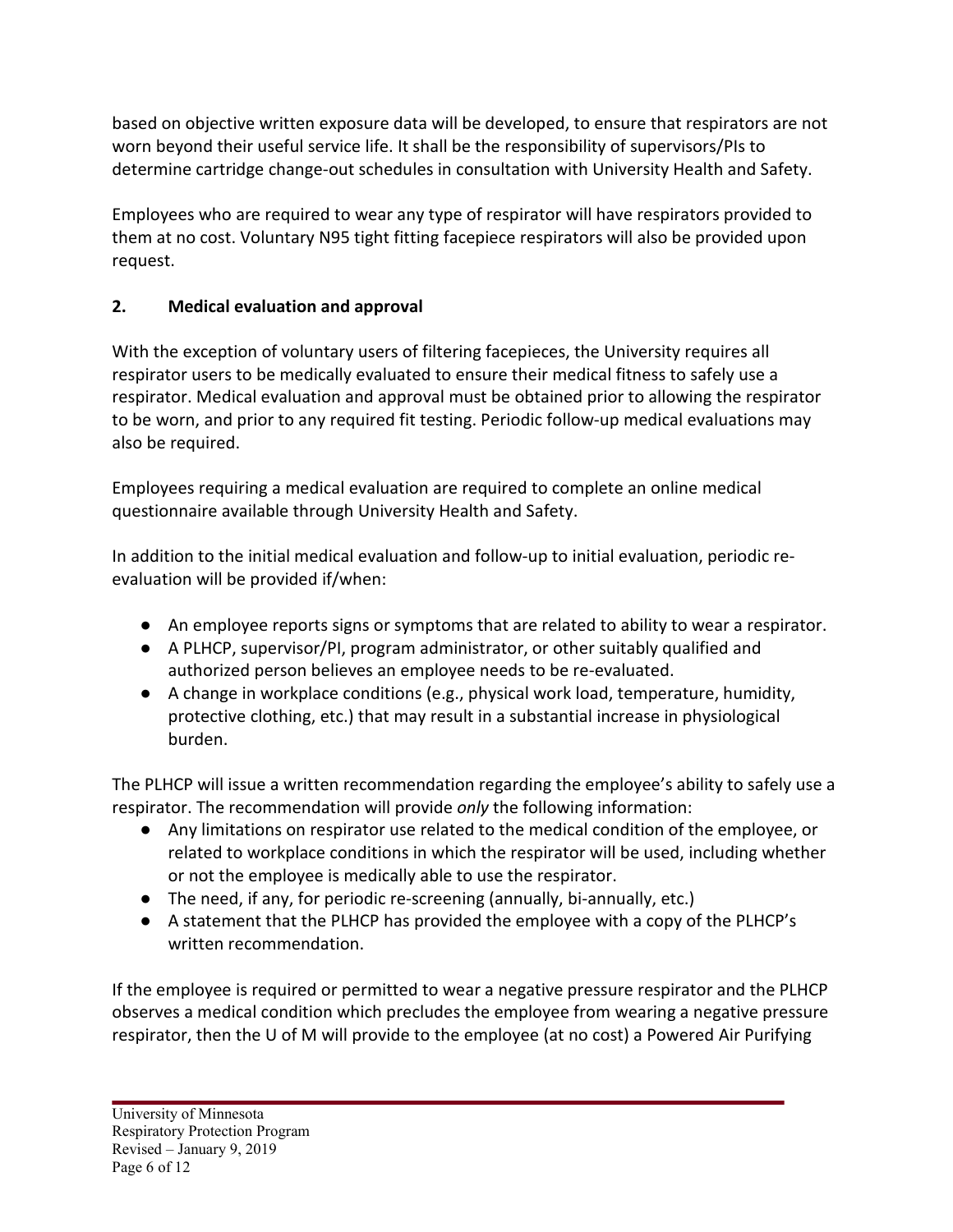Respirator (PAPR). If/when subsequent medical evaluation shows that the employee may safely wear a negative pressure respirator, then the U of M may opt to no longer provide the PAPR.

## **3. Fit testing**

Employees who are required to wear respirators with a tight-fitting facepiece must be fit tested with the same make, model, style and size of the respirator that will be used. Fit testing will be completed only after the employee has been medically qualified in compliance with Section 2 of this program, and before they are allowed to use the respirator, and at least annually thereafter.

Additional fit testing will be provided when/if the employee reports, or the PLHCP, supervisor/PI, Respiratory Protection Program Administrator, or other qualified person makes visual observations of changes in the employee's physical condition that could affect respirator fit. Such conditions include, but are not limited to, facial scarring, dental changes, cosmetic surgery, or an obvious change in body weight.

All fit testing will comply with 29 CFR 1910.134, Appendix A and/or the respirator manufacturer's instructions.

A record of each fit test will be maintained until the next fit test is required and will include:

- The name or identification of the employee tested.
- Type of fit test performed (i.e., qualitative or quantitative, challenge media, etc.).
- Specific make, model, style, and size of respirator tested.
- Date of test.
- The pass/fail results of qualitative fit tests, or the fit factor and strip chart recording or other recording of the test results for quantitative fit tests.

University Health and Safety will maintain records of all fit testing.

## **4. Use of respirators**

Respirators with tight-fitting face pieces shall not be worn by employees who have:

- Facial hair that comes between the sealing surface of the face piece and the face or that interferes with valve function; or
- Any other condition that interferes with the face-to-face piece seal or valve function.

No University employee is to knowingly work in an area which is, or is suspected of being, Immediately Dangerous to Life and Health (IDLH). No University employee is to engage in any type of structural firefighting.

## **5. Storage, maintenance, care, and repair of respirators**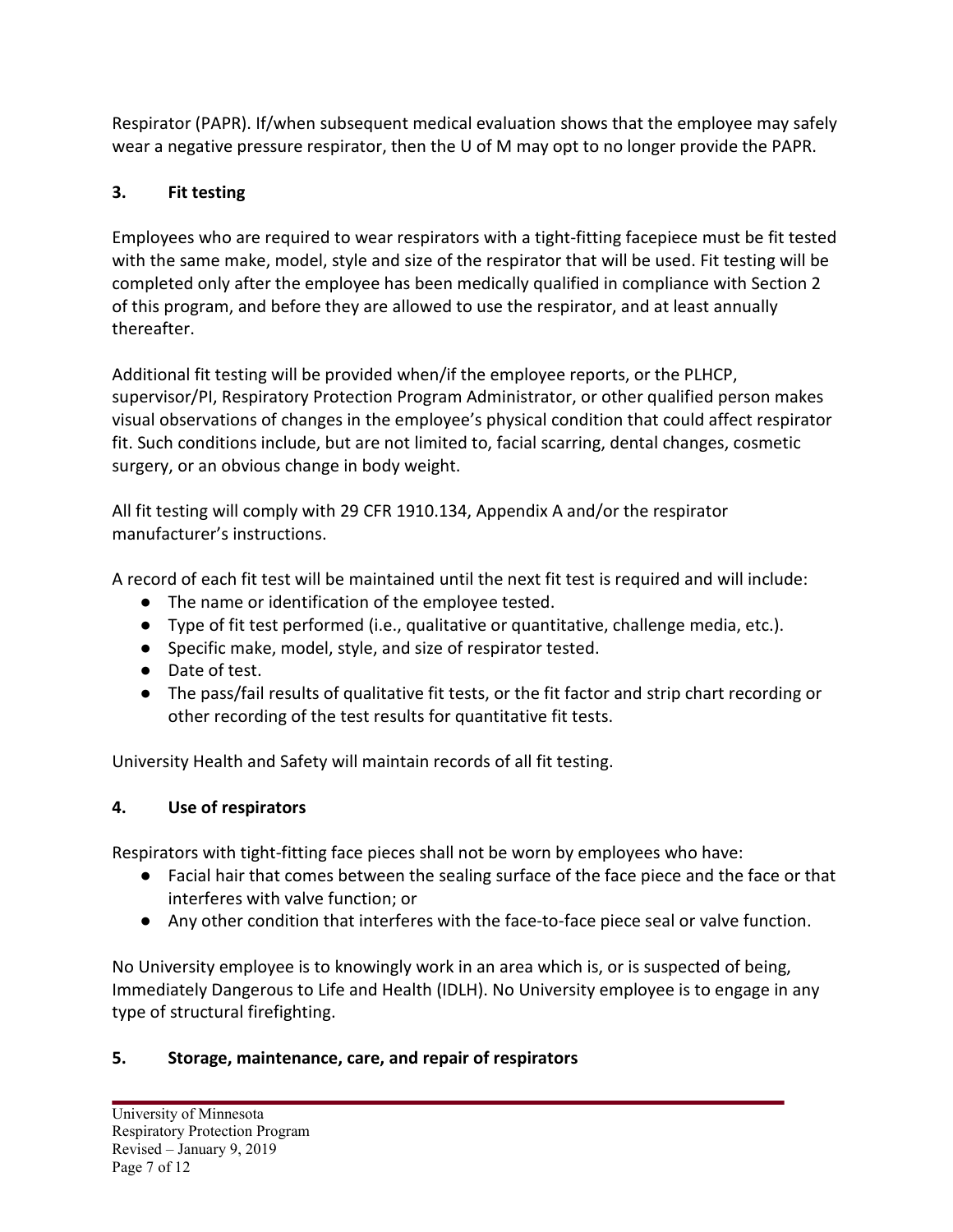All respirators will be cared for, cleaned, maintained, stored, and repaired, as directed by the manufacturer.

An individually assigned respirator which is used routinely shall be cleaned as often as necessary to keep it in a sanitary condition. Respirators not individually assigned shall be cleaned and disinfected before each use. [EXCEPTION: Respirators kept for emergency/rescue use or fit-testing shall be cleaned and disinfected after each use]

All Supervisors shall ensure that emergency use respirators are inspected as follows:

- Emergency escape-only respirators shall be initially inspected before bringing into the workplace for use.
- Check for proper function before and after each use.
- Inspect at least monthly and in accordance with manufacturer's recommendations. Certify the emergency use respirator by documenting inspection dates, the inspector's identification, findings, and remedial actions. The documentation shall be provided as a tag or label attached to the respirator's storage compartment and is included in inspection reports. This information shall be kept until replaced by a subsequent certification.

Emergency use respirators shall be stored in compartments or in covers that are clearly marked as containing emergency respirators.

#### **6. Breathing air quality and use**

The U of M will ensure that employees using atmosphere-supplying respirators (supplied-air and SCBA) are supplied with breathing gases of high purity.

The installation, use, maintenance, storage, inspection, etc., of any supplied air system will comply with manufacturer's instructions.

Compressed breathing air shall meet at least the requirements for Grade D breathing air described in ANSI/Compressed Gas Association Commodity Specification for Air, G-7.1-1989, to include:

- Oxygen content (v/v) of 19.5-23.5%;
- Hydrocarbon (condensed) content of 5 milligrams per cubic meter of air or less;
- Carbon monoxide (CO) content of 10 ppm or less;
- Carbon dioxide content of 1,000 ppm or less; and
- Lack of noticeable odor.

Compressors used to supply breathing air to respirators shall be constructed and situated so as to: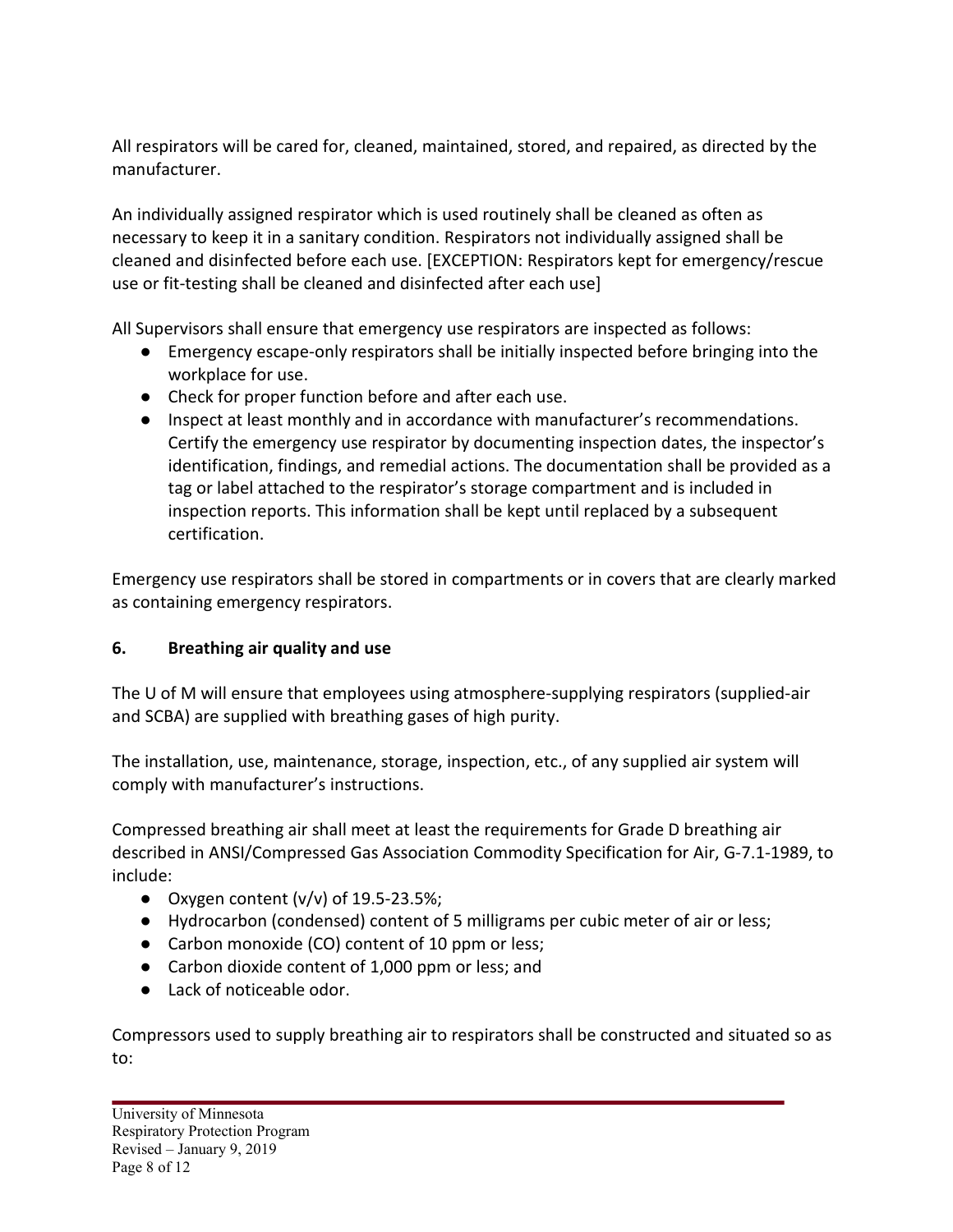- Prevent entry of contaminated air into the air-supply system;
- Minimize moisture content so that the dew point at 1 atmosphere pressure is 10 degrees F (5.56 deg. C) below the ambient temperature;
- Have suitable in-line air-purifying sorbent beds and filters to further ensure breathing air quality. Sorbent beds and filters shall be maintained and replaced or refurbished periodically following the manufacturer's instructions.
- Have a tag containing the most recent change date and the signature of the person authorized by the employer to perform the change. The tag shall be maintained at the compressor.

For compressors that are not oil-lubricated, carbon monoxide levels in the breathing air shall not exceed 10 ppm. For oil-lubricated compressors, a high-temperature or carbon monoxide alarm, or both, shall be used to monitor carbon monoxide levels. If only high-temperature alarms are used, the air supply shall be monitored at intervals sufficient to prevent carbon monoxide in the breathing air from exceeding 10 ppm.

## **7. Training and communication**

With the exception of employees whose only use of respirators is the voluntary use of a filtering facepiece, all respirator users (voluntary and mandatory) must receive training at their time of initial assignment to a job, area, or task in which respirators are permitted or required. Retraining must also be provided:

- Annually;
- When changes in the workplace or the type of respirator render previous training obsolete;
- When the employee's knowledge or use of the respirator indicate that the employee has not retained the requisite understanding or skill; or any other situation arises in which retraining is deemed necessary to ensure safe respirator use.

Training for mandatory users must include:

- Why the respirator is necessary and how improper fit, usage, or maintenance can compromise the protective effect of the respirator;
- What the limitations and capabilities of the respirator are;
- How to use the respirator effectively in emergency situations, including situations in which the respirator malfunctions;
- How to inspect, put on and remove, use, and check the seals of the respirator;
- What the procedures are for maintenance and storage of the respirator;
- How to recognize medical signs and symptoms that may limit or prevent the effective use of respirators; and
- The general requirements of this program.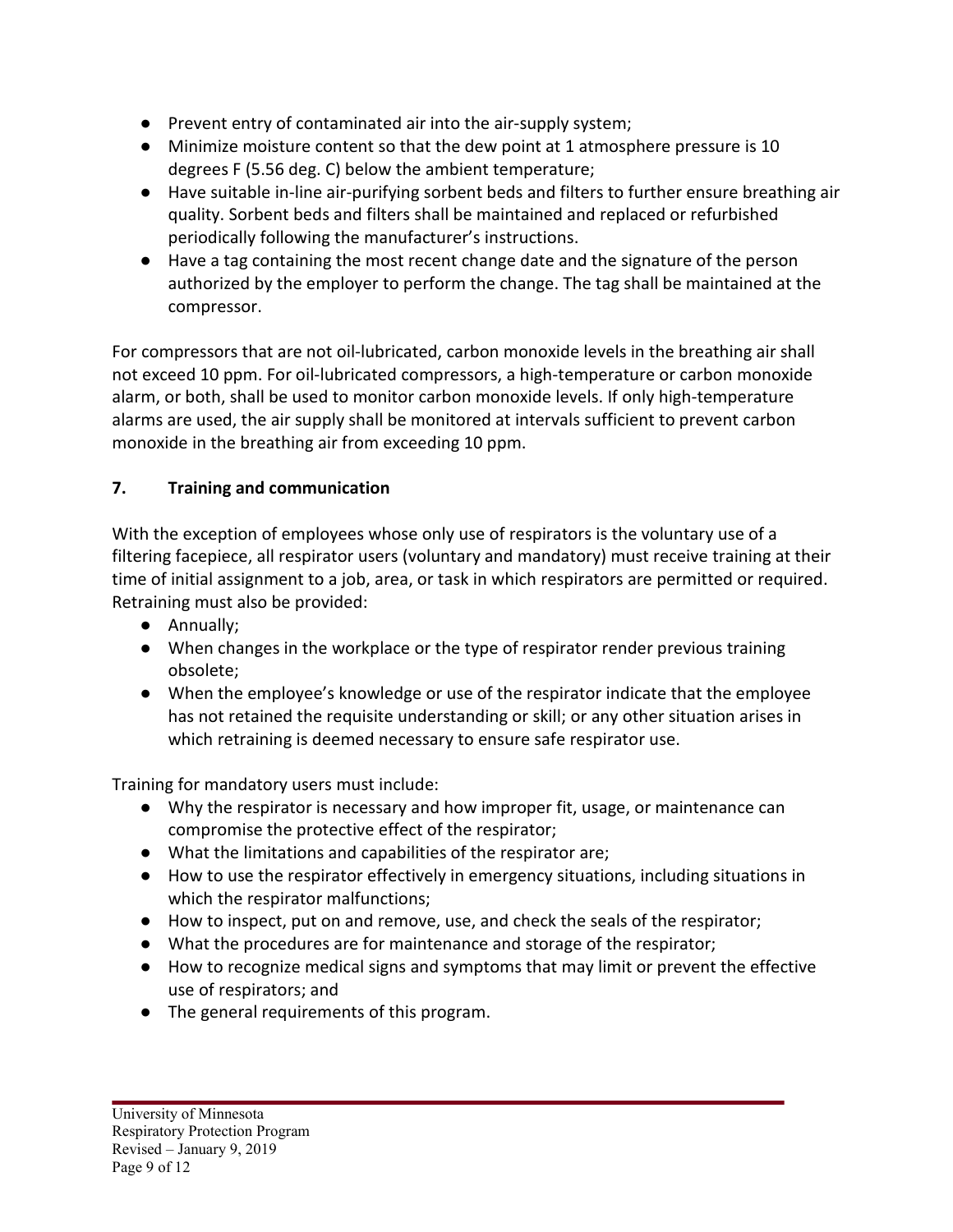Training for voluntary users is limited to the information contained in the form entitled "Information for employees using respirators when not required" (Appendix A).

All training will be documented in writing using the form in Appendix B or equivalent.

## **LEGAL REFERENCE**

29 CFR 1910.134 Respiratory Protection Standard

## **APPENDICES**

Appendix A – Information for Employees Using Respirators when Not Required

Appendix B – Respiratory Protection Training Documentation (Example)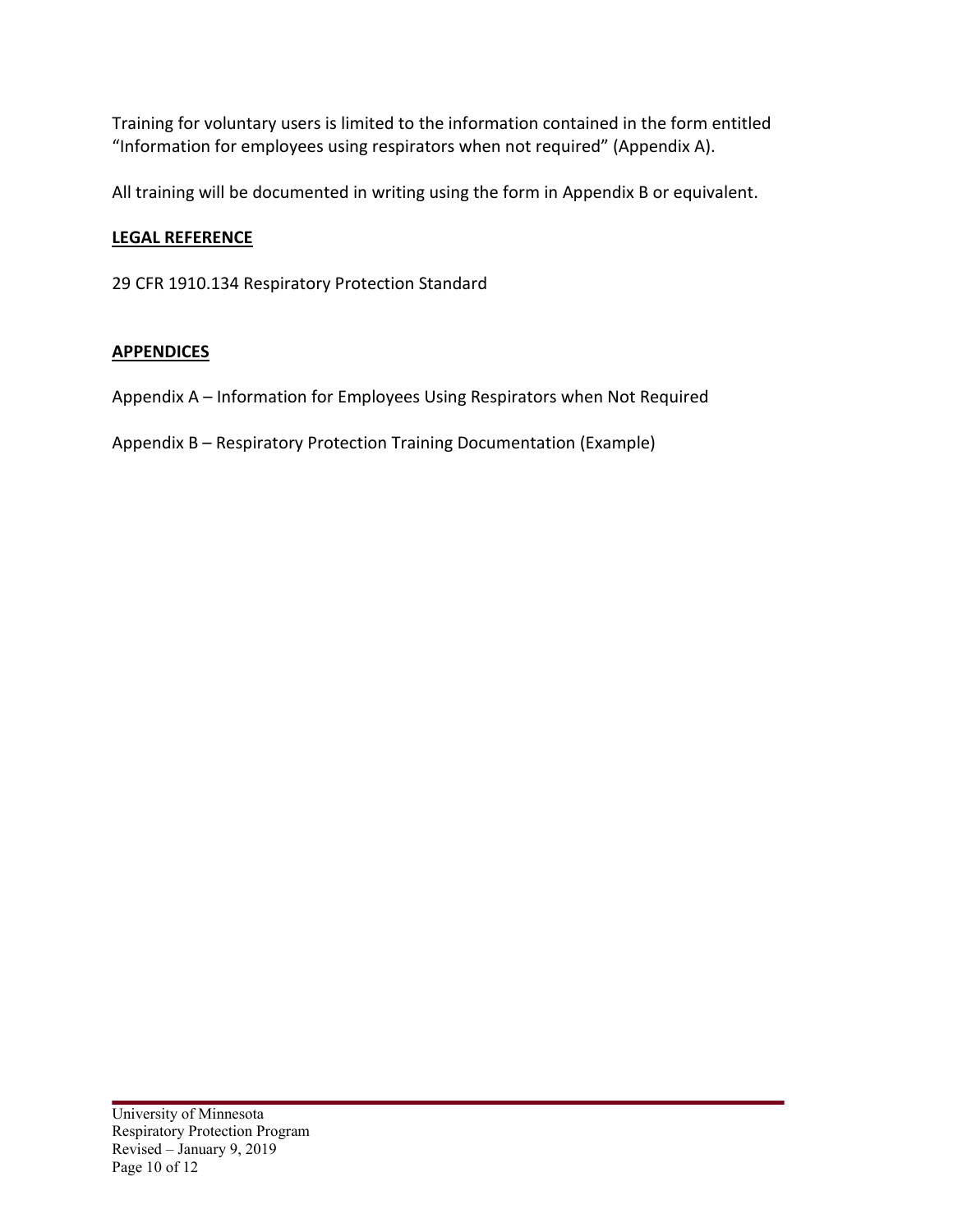#### **APPENDIX A – INFORMATION FOR EMPLOYEES USING RESPIRATORS WHEN NOT REQUIRED**

Respirators are an effective method of protection against designated hazards when properly selected and worn. Respirator use is encouraged, even when exposures are below the exposure limit, to provide an additional level of comfort and protection for workers. However, if a respirator is used improperly or not kept clean, the respirator itself can become a hazard to the worker. Sometimes, workers may wear respirators to avoid exposures to hazards, even if the amount of hazardous substance does not exceed the limits set by OSHA standards. If your employer provides respirators for your voluntary use, or if you provide your own respirator, you need to take certain precautions to be sure that the respirator itself does not present a hazard.

You should do the following:

1. Read and heed all instructions provided by the manufacturer on use, maintenance, cleaning and care, and warnings regarding the respirator's limitations.

2. Choose respirators certified for use to protect against the contaminant of concern. NIOSH, the National Institute for Occupational Safety and Health of the U.S. Department of Health and Human Services, certifies respirators. A label or statement of certification should appear on the respirator or respirator packaging. It will tell you what the respirator is designed for and how much it will protect you.

3. Do not wear your respirator into atmospheres containing contaminants which your respirator is not designed to protect against. For example, a respirator designed to filter dust particles will not protect you against gases, vapors, or very small solid particles of fumes or smoke.

4. Keep track of your respirator so that you do not mistakenly use someone else's respirator.

| <b>Employee Name:</b> |  |
|-----------------------|--|
|                       |  |

**Department: Employee ID#:**

**I have read and understood the information provided above regarding voluntary respirator use.**

**Employee Signature Date**